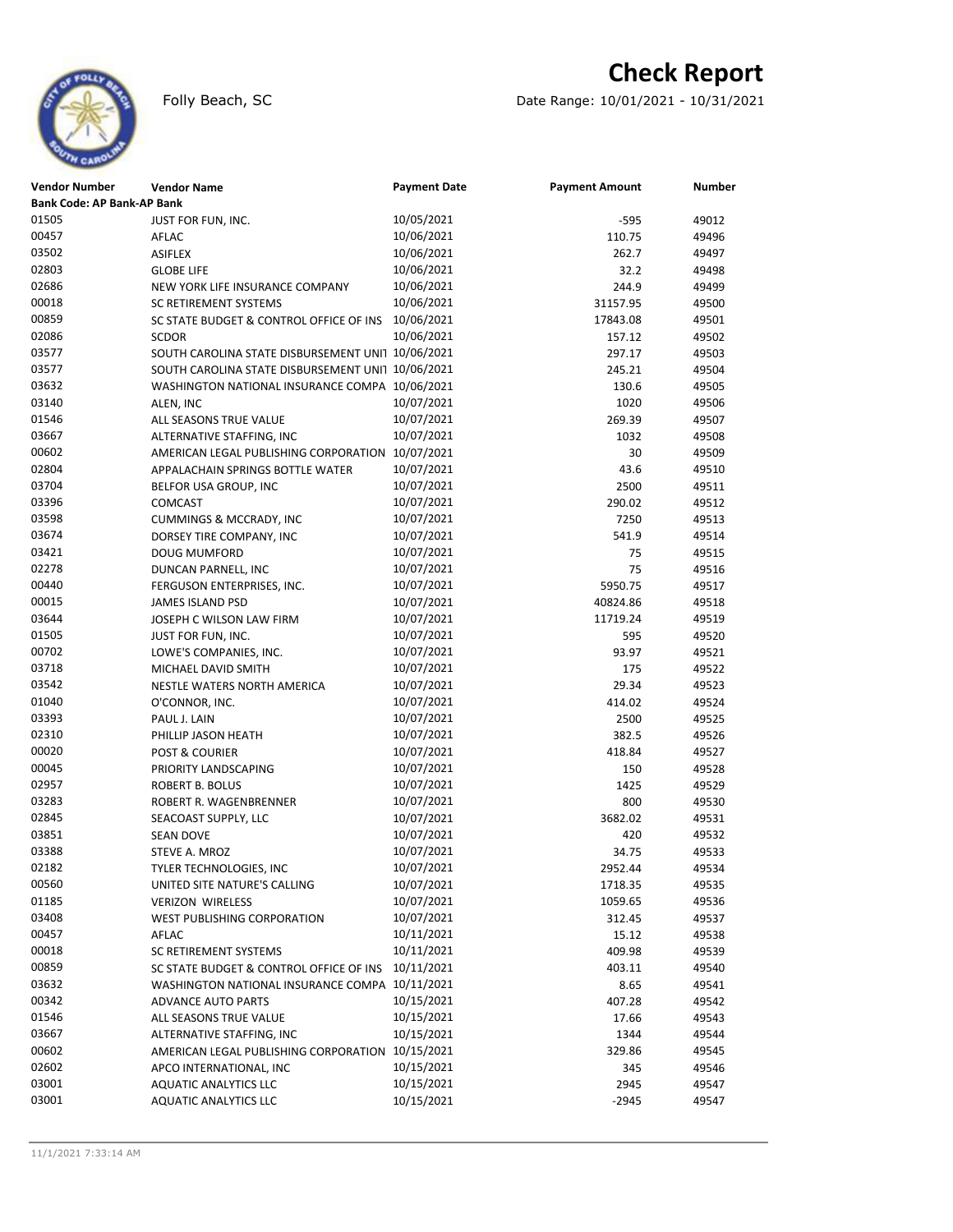## **Check Report Date Range: 10/01/2021 - 10/31/2021**

| Vendor Number  | <b>Vendor Name</b>                                | <b>Payment Date</b>      | <b>Payment Amount</b> | Number         |
|----------------|---------------------------------------------------|--------------------------|-----------------------|----------------|
| 01915          | AT&T                                              | 10/15/2021               | 101.15                | 49548          |
| 02072          | AT&T                                              | 10/15/2021               | 397.63                | 49549          |
| 01170          | BB&T GOVERNMENTAL FINANCE                         | 10/15/2021               | 241508.64             | 49550          |
| 01084          | <b>BOOTJACK, INC</b>                              | 10/15/2021               | 122.61                | 49551          |
| 03606          | CHARLESTON WRAPS, LLC                             | 10/15/2021               | 570.6                 | 49552          |
| 00070          | CITY OF FOLLY BEACH WATER DEPT                    | 10/15/2021               | 456.09                | 49553          |
| 00070          | CITY OF FOLLY BEACH WATER DEPT                    | 10/15/2021               | 647.43                | 49554          |
| 00040          | <b>DOMINION ENERGY</b>                            | 10/15/2021               | 10696.42              | 49555          |
| 03586          | JEFFREY GOUIN                                     | 10/15/2021               | 4525.85               | 49556          |
| 03060          | JENNIFER STRINGER OBI                             | 10/15/2021               | 3217.4                | 49557          |
| 03536          | <b>KEITH NELSON</b>                               | 10/15/2021               | 42.57                 | 49558          |
| 02512          | L. S. FULMER, INC                                 | 10/15/2021               | 450                   | 49559          |
| 03895          | LIMEHOUSE & SONS, INC                             | 10/15/2021               | 1310.5                | 49560          |
| 00470<br>02002 | LOUIE & SONS BODY SHOP, INC.                      | 10/15/2021               | 2277.14               | 49561          |
| 00462          | <b>MOORE'S TOWING</b>                             | 10/15/2021               | 100                   | 49562          |
| 03868          | <b>MORELLI</b>                                    | 10/15/2021<br>10/15/2021 | 217.75                | 49563          |
| 01040          | MORRIS-CROKER, LLC                                |                          | 3280<br>1420.54       | 49564          |
| 00017          | O'CONNOR, INC.                                    | 10/15/2021<br>10/15/2021 |                       | 49565          |
| 03393          | OFFICE DEPOT<br>PAUL J. LAIN                      | 10/15/2021               | 194.57                | 49566          |
| 01936          | <b>QUILL CORPORATION</b>                          | 10/15/2021               | 6410                  | 49567          |
| 03149          |                                                   |                          | 49.44                 | 49568          |
| 00016          | <b>READ'S UNIFORMS INC</b>                        | 10/15/2021<br>10/15/2021 | 923.47                | 49569          |
| 00016          | RICOH USA, INC                                    | 10/15/2021               | 264.17<br>426.48      | 49570<br>49571 |
| 02957          | RICOH USA, INC                                    | 10/15/2021               |                       |                |
| 01210          | ROBERT B. BOLUS                                   | 10/15/2021               | 1075<br>3467.59       | 49572<br>49573 |
| 00024          | <b>SEGRA</b>                                      | 10/15/2021               | 193.79                | 49574          |
| 02673          | UNIFIRST FIRST AID                                | 10/15/2021               | 73.47                 | 49575          |
| 01944          | VALCHEM INDUSTRIES, INC<br>VC <sub>3</sub>        | 10/15/2021               | 1644.5                | 49576          |
| 02787          | VIEO DESIGN LLC                                   | 10/15/2021               | 97                    | 49577          |
| 02006          | <b>BB&amp;T FINANCIAL, FSB</b>                    | 10/18/2021               | 6946.2                | 49578          |
|                | **Void**                                          | 10/18/2021               | 0                     | 49579          |
|                | **Void**                                          | 10/18/2021               | 0                     | 49580          |
|                | **Void**                                          | 10/18/2021               | 0                     | 49581          |
| 00457          | AFLAC                                             | 10/20/2021               | 125.87                | 49582          |
| 03502          | <b>ASIFLEX</b>                                    | 10/20/2021               | 262.7                 | 49583          |
| 02803          | <b>GLOBE LIFE</b>                                 | 10/20/2021               | 32.2                  | 49584          |
| 02686          | NEW YORK LIFE INSURANCE COMPANY                   | 10/20/2021               | 244.9                 | 49585          |
| 00018          | SC RETIREMENT SYSTEMS                             | 10/20/2021               | 33473.47              | 49586          |
| 00859          | SC STATE BUDGET & CONTROL OFFICE OF INS           | 10/20/2021               | 23138.28              | 49587          |
|                | **Void**                                          | 10/20/2021               | $\mathbf 0$           | 49588          |
| 02086          | <b>SCDOR</b>                                      | 10/20/2021               | 116.54                | 49589          |
| 03577          | SOUTH CAROLINA STATE DISBURSEMENT UNI1 10/20/2021 |                          | 297.17                | 49590          |
| 03577          | SOUTH CAROLINA STATE DISBURSEMENT UNI1 10/20/2021 |                          | 245.21                | 49591          |
| 03632          | WASHINGTON NATIONAL INSURANCE COMPA 10/20/2021    |                          | 139.25                | 49592          |
| 00342          | <b>ADVANCE AUTO PARTS</b>                         | 10/21/2021               | 22.2                  | 49593          |
| 01546          | ALL SEASONS TRUE VALUE                            | 10/21/2021               | 134.87                | 49594          |
| 03667          | ALTERNATIVE STAFFING, INC                         | 10/21/2021               | 1695                  | 49595          |
| 03001          | <b>AQUATIC ANALYTICS LLC</b>                      | 10/21/2021               | 355                   | 49596          |
| 01915          | AT&T                                              | 10/21/2021               | 282.41                | 49597          |
| 01749          | BEHAVIORAL SYSTEMS, LLC                           | 10/21/2021               | 250                   | 49598          |
| 03513          | <b>BILLY GROOMS</b>                               | 10/21/2021               | 167.49                | 49599          |
| 02823          | <b>CHARLESTON SIGN LLC</b>                        | 10/21/2021               | 1500                  | 49600          |
| 03578          | <b>COLIN P. HEATH</b>                             | 10/21/2021               | 357.13                | 49601          |
| 01588          | CORE & MAIN LP                                    | 10/21/2021               | 225.33                | 49602          |
| 02507          | CORKYS OUTDOOR POWER EQUIPMENT LLC                | 10/21/2021               | 115.08                | 49603          |
| 03607          | ELLIOTT DAVIS, LLC                                | 10/21/2021               | 11947.91              | 49604          |
| 00440          | FERGUSON ENTERPRISES, INC.                        | 10/21/2021               | 676.63                | 49605          |
| 02466          | FRASIER TIRE SERVICE, INC                         | 10/21/2021               | 45.85                 | 49606          |
| 03731          | <b>GO STORE IT FOLLY ROAD</b>                     | 10/21/2021               | 228                   | 49607          |
| 03879          | HOYT'S HEATING & AC, INC                          | 10/21/2021               | 1232                  | 49608          |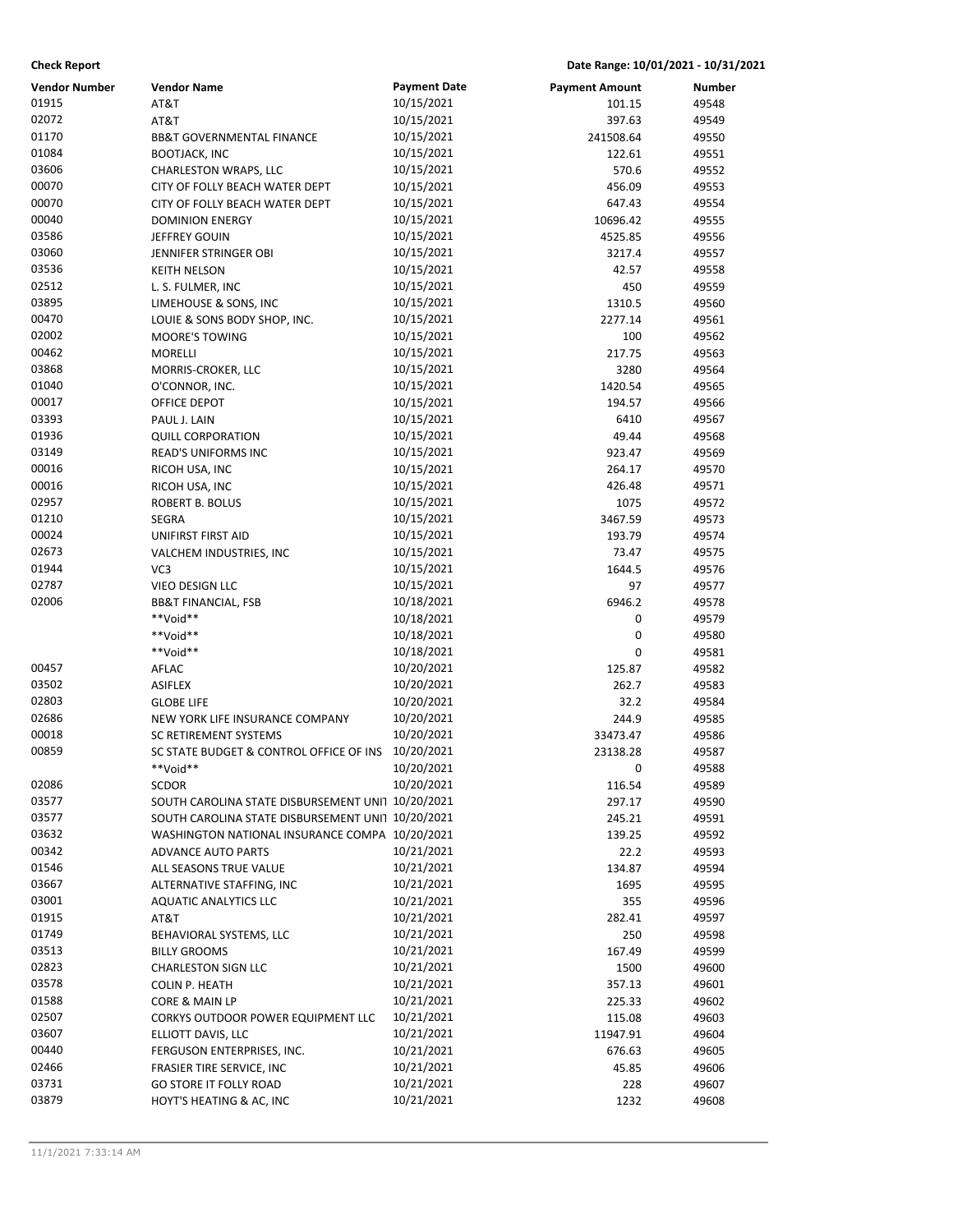## **Check Report Date Range: 10/01/2021 - 10/31/2021**

| <b>Vendor Number</b> | <b>Vendor Name</b>                              | <b>Payment Date</b>      | <b>Payment Amount</b> | Number         |
|----------------------|-------------------------------------------------|--------------------------|-----------------------|----------------|
| 00015                | <b>JAMES ISLAND PSD</b>                         | 10/21/2021               | 10161.96              | 49609          |
| 03270                | <b>JANET R SMITH</b>                            | 10/21/2021               | 130.82                | 49610          |
| 02608                | LITTLE DOG AGENCY, INC                          | 10/21/2021               | 500                   | 49611          |
| 01040                | O'CONNOR, INC.                                  | 10/21/2021               | 957.92                | 49612          |
| 03897                | <b>RM BUCK</b>                                  | 10/21/2021               | 270                   | 49613          |
| 02957                | ROBERT B. BOLUS                                 | 10/21/2021               | 1100                  | 49614          |
| 03283                | ROBERT R. WAGENBRENNER                          | 10/21/2021               | 800                   | 49615          |
| 03697                | SAMANTHA HULL                                   | 10/21/2021               | 125                   | 49616          |
| 01897                | SOUTHERN CORROSION, INC.                        | 10/21/2021               | 4646.74               | 49617          |
| 02738                | SYNCB/AMAZON                                    | 10/21/2021               | 8032.58               | 49618          |
|                      | **Void**                                        | 10/21/2021               | 0                     | 49619          |
|                      | **Void**                                        | 10/21/2021               | 0                     | 49620          |
| 02182                | TYLER TECHNOLOGIES, INC                         | 10/21/2021               | 1496.25               | 49621          |
| 00024                | UNIFIRST FIRST AID                              | 10/21/2021               | 355.49                | 49622          |
| 02673                | VALCHEM INDUSTRIES, INC                         | 10/21/2021               | 969.99                | 49623          |
| 03703                | WATCHGUARD VIDEO, INC                           | 10/21/2021               | 19800                 | 49624          |
| 03100                | WOOD ENVIRONMENT & INFRASTRUCTURE S( 10/21/2021 |                          | 7229.7                | 49625          |
| 00018                | SC RETIREMENT SYSTEMS                           | 10/22/2021               | 208.96                | 49626          |
| 00018                | SC RETIREMENT SYSTEMS                           | 10/25/2021               | 529.29                | 49627          |
| 03632                | WASHINGTON NATIONAL INSURANCE COMPA 10/25/2021  |                          | 25                    | 49628          |
| 02070                | AIR CLEANING SPECIALISTS, INC.                  | 10/29/2021               | 9455.75               | 49629          |
| 01546                | ALL SEASONS TRUE VALUE                          | 10/29/2021               | 40.32                 | 49630          |
| 03667                | ALTERNATIVE STAFFING, INC                       | 10/29/2021               | 1812                  | 49631          |
| 03681                | AMERICAN PROMOTIONAL LLC                        | 10/29/2021               | 1734.41               | 49632          |
| 00714                | ANDERSON FIRE & SAFETY                          | 10/29/2021               | 810                   | 49633          |
| 01915                | AT&T                                            | 10/29/2021               | 536.14                | 49634          |
| 02630                | <b>BLITCH PLUMBING, INC</b>                     | 10/29/2021               | 128.44                | 49635          |
| 01084                | <b>BOOTJACK, INC</b>                            | 10/29/2021               | 122.61                | 49636          |
| 00759                | CDI HOMES, LLC                                  | 10/29/2021               | 2226                  | 49637          |
| 01459                | CHARLESTON COUNTY TREASURER                     | 10/29/2021               | 1082.57               | 49638          |
| 01459<br>03606       | <b>CHARLESTON COUNTY TREASURER</b>              | 10/29/2021               | 180                   | 49639          |
| 01640                | CHARLESTON WRAPS, LLC                           | 10/29/2021               | 470.75                | 49640          |
| 03282                | CLEVELAND & CONLEY, LLC                         | 10/29/2021<br>10/29/2021 | 382.5                 | 49641          |
| 03899                | DOCTORS CARE, PA<br><b>GARY HART</b>            | 10/29/2021               | 706<br>1087           | 49642<br>49643 |
| 01390                | JACK MOORE & ASSOCIATES INC.                    | 10/29/2021               | 3221.6                | 49644          |
| 02309                | JOHNSON CONTROLS SECURITY SOLUTIONS             | 10/29/2021               | 384.31                | 49645          |
| 03766                | JPMORGAN CHASE BANK, N.A.                       | 10/29/2021               | 16417.41              | 49646          |
| 00470                | LOUIE & SONS BODY SHOP, INC.                    | 10/29/2021               | 5774.88               | 49647          |
| 03573                | MAIDS OF CHARLESTON, LLC                        | 10/29/2021               | 3062.1                | 49648          |
| 03901                | MATTHEW WILL MYERS                              | 10/29/2021               | 615                   | 49649          |
| 03542                | NESTLE WATERS NORTH AMERICA                     | 10/29/2021               | 18.24                 | 49650          |
| 03900                | ORGCENTRAL LABS, INC                            | 10/29/2021               | 19100                 | 49651          |
| 01096                | PALMETTO LAND SURVEYING                         | 10/29/2021               | 575                   | 49652          |
| 02404                | PALMETTO OUTFITTERS                             | 10/29/2021               | 70.58                 | 49653          |
| 03393                | PAUL J. LAIN                                    | 10/29/2021               | 4525                  | 49654          |
| 01936                | <b>QUILL CORPORATION</b>                        | 10/29/2021               | 234.07                | 49655          |
| 00016                | RICOH USA, INC                                  | 10/29/2021               | 474.4                 | 49656          |
| 00016                | RICOH USA, INC                                  | 10/29/2021               | 223.31                | 49657          |
| 02957                | ROBERT B. BOLUS                                 | 10/29/2021               | 975                   | 49658          |
| 00018                | <b>SC RETIREMENT SYSTEMS</b>                    | 10/29/2021               | 2209.31               | 49659          |
| 00859                | SC STATE BUDGET & CONTROL OFFICE OF INS         | 10/29/2021               | 548.62                | 49660          |
| 02620                | SHIRT TALES SCREENPRINTING, INC                 | 10/29/2021               | 527.28                | 49661          |
| 02680                | TRASH GURL, LLC                                 | 10/29/2021               | 1237.5                | 49662          |
| 02978                | UNIFIRST CORPORATION                            | 10/29/2021               | 925.96                | 49663          |
| 02206                | VOYAGER FLEET SYSTEMS, INC.                     | 10/29/2021               | 6774.34               | 49664          |
| 03230                | WESTON & SAMPSON ENGINEERS, INC                 | 10/29/2021               | 1970                  | 49665          |
| 03346                | WILLIAM J. FARLEY                               | 10/29/2021               | 159.86                | 49666          |